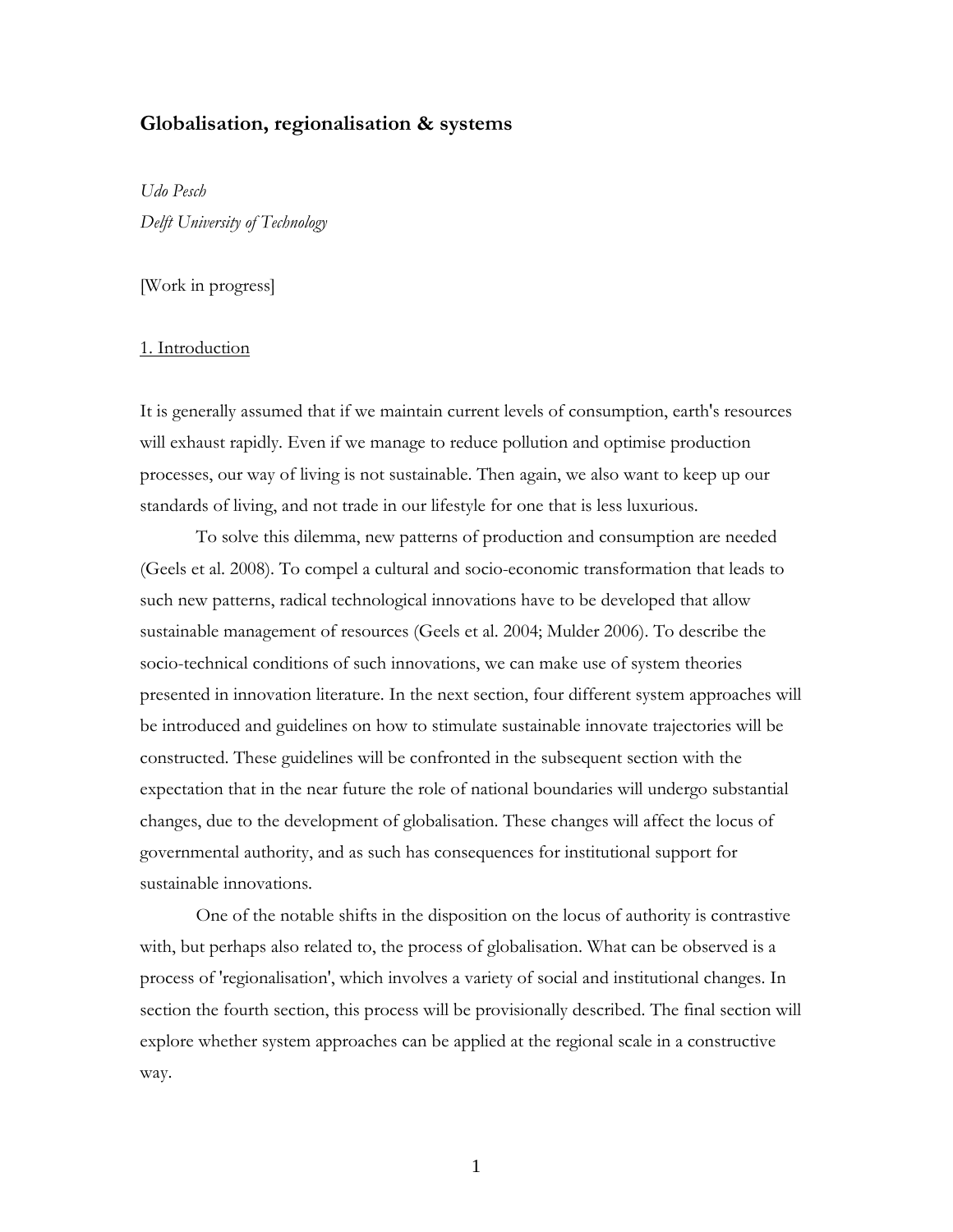### 2. Systems

There is an increasing interest for the question about the right socio-economic climate for sustainable innovations. Although there is a variety of approaches, many of these are *system* approaches (Carlsson & Stankiewicz 1991). They assume an epistemological framework that has the following fundamental characteristics. First, phenomena are viewed as belonging to a web of relationships among elements, in turn; these relations are subject to feedback interaction, which makes systems dynamic and complex entities. Second, at the system level there are comprehensible and retraceable patterns, in that sense, systems are synoptic: they provide an external point of reference from which the overall system can be understood (Kwa & Dresen 1999).

 In concern with socio-technical systems, the presence of feedback relations suggests that technological developments are socially embedded: social developments influence the course of technological developments and vice versa. Moreover, this embeddedness implies that socio-technical developments have non-linear character, making the system intrinsically unpredictable.

 In spite of this unpredictability and complexity, the synoptic character of systems suggests the synoptic promise of clues for monitoring and managing the system as whole. However, these clues may only be theoretical artifices, and not relate to practical points of application. The distinction between the theoretical and practical synoptic viewpoints has to be kept in mind in our analysis of system approaches, because it is the intention here to retrieve lessons for a *system's manager*. The question is how an actor can or agency can monitor and even control the systemic elements so that sustainable innovation can be facilitated?

 Four systemic approaches will be analysed here. We will start with Thomas Hughes's approach of large socio-technical networks. Second, so-called transition systems are described, followed by a discussion of a variant on these transition systems, the *multi-level approach*. Finally, we will pay attention to *socio-technical innovation systems*.

## Hughes socio-technical systems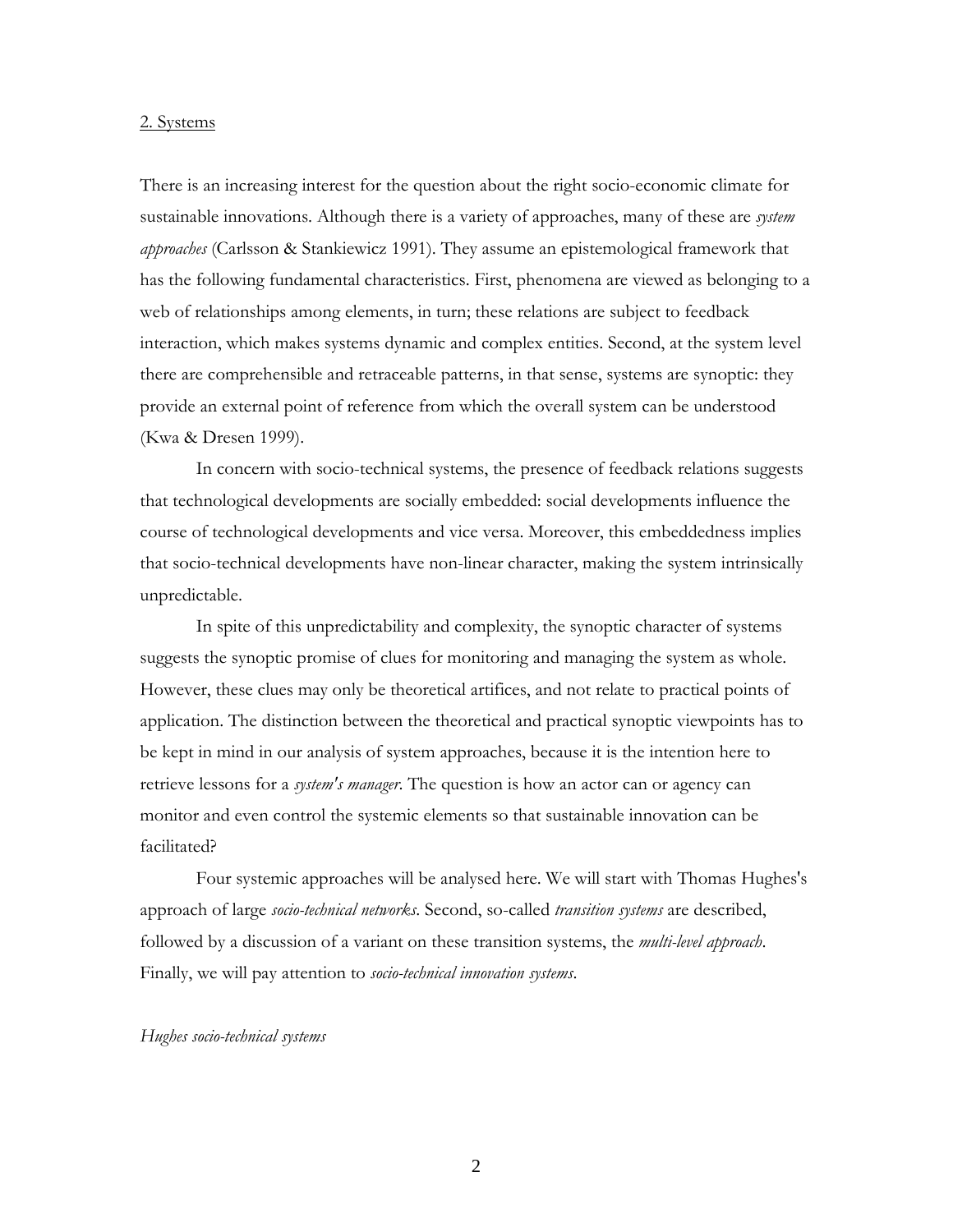The first system approach presented here is developed by Thomas Hughes (1983; 1987). He applies the notion of system directly to the technology itself, especially those technologies that require large-scale integrated organisations, such as public transport and utilities. Characteristic of Hughes's approach is that the technological system is almost given a life of its own. Metaphorically, the system has an innate desire to expand, using people and institutions as mere tools to realise that desire.

 Elements that prevent technological systems from growing are so-called 'reverse salients' and 'critical problems'. Reverse salients are the areas of imbalance in the system, that are caused by the uneven growth of the system's components. If these occur, engineers and inventors have to transform them in critical problems: problems that are believed to be solvable. A difficulty of Hughes's approach is that he defines his system and its boundaries in terms of a central actor that controls the system (Mulder & Knot 2001). Such central control, however, is generally absent in modern market systems. Especially, if we strive for innovation, the availability of market plurality is usually seen as inevitable.

 Hughes's approach is above all a perspective that allows a researcher to analyse the expansion of socio-technical phenomena. This approach teaches a system's manager that expanding technologies sometimes come across socio-technical boundaries which have to be removed. In other words, the manager's task is that of overcoming of barriers by unfolding translative activities: problems have to be reinterpreted into solvable problems, only then new heuristic approaches may be explored that lead out of the deadlock.

 Hughes's approach focuses on socio-technical barriers that are directly related to one specific technology. In this paper, we are however more interested in generic conditions of innovative trajectories. The three system approaches discussed next address these generic conditions.

#### Transition systems

In Hughes's approach the system coincides with the technology. The systems' boundaries expand in as technology is assimilated by society. Opposite to that account, the 'transition' perspective fixes the boundaries, and poses how a technology is assimilated in the social realm enclosed by these boundaries (see Rotmans et al. 2000; Rotmans et al. 2001; Kemp & Rotmans 2004). Over time, innovations are claimed to proceed according to more or less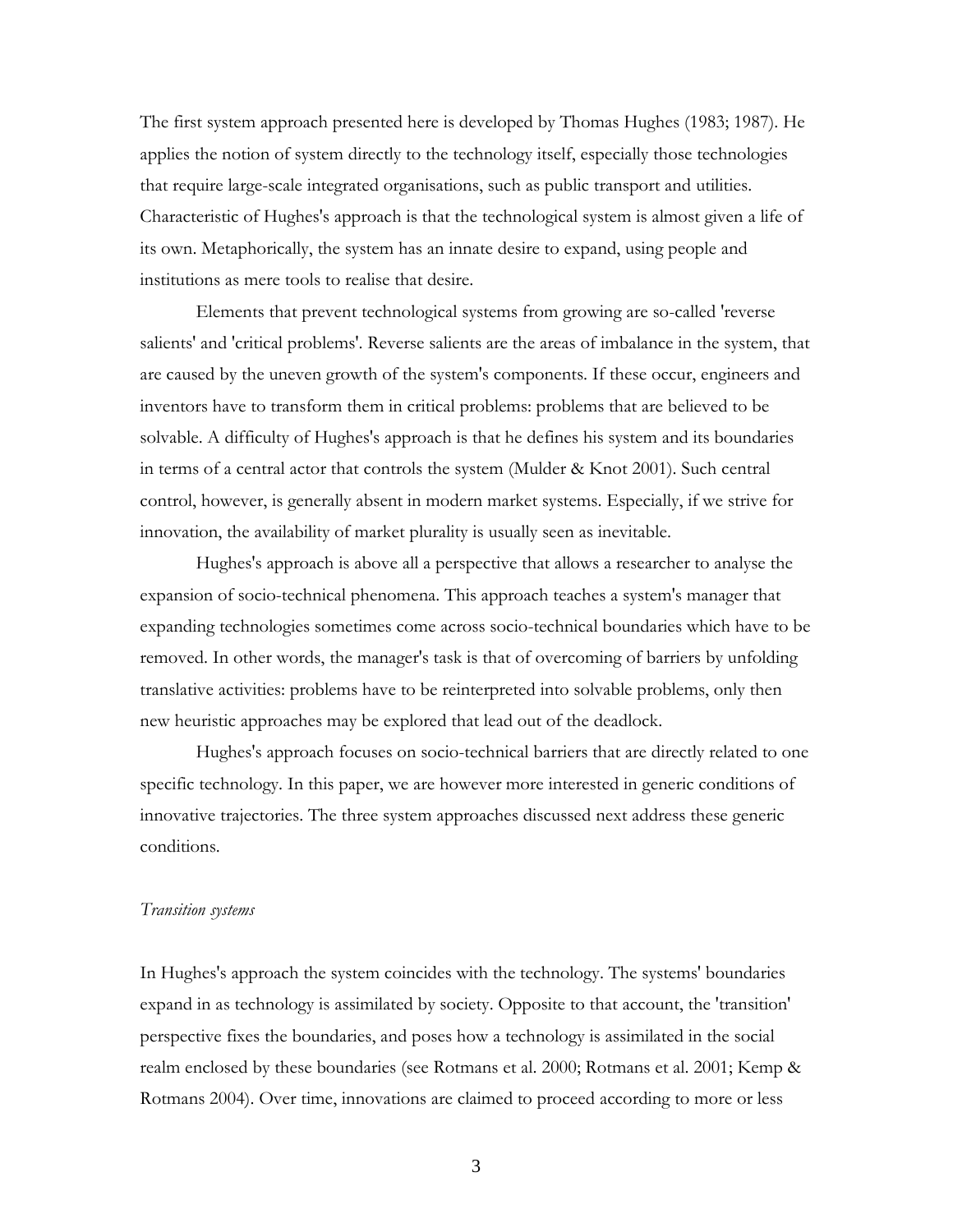regular pattern. Similar to Hughes's systems, technologies have the tendency to expand, but the barriers that have to be overcome are, above all, of a social-institutional nature.

 The structural societal change that makes up a transition progresses via four phases. The first phase involves a pre-development phase in which new ideas, concepts, or practices are introduced in a small section of society. Because of the small extent of the application of this novelty, the greater status-quo is not changed. In the subsequent stage, the 'take-off phase', there is a small but recognisable shift, which leads to the third stage, that of the 'acceleration phase' in which there are visible structural changes due to an accumulation of an interplay of social-cultural, economic, ecological, and institutional changes. Finally, there is the 'stabilisation phase' in which the speed of social change decreases and a new dynamic equilibrium is effectuated (Rotmans et al. 2000).



To steer this process, 'transition management' is required. Here a problem emerges; the description of the systemic elements that make up transitions is theoretically clear, but not very instructive from a practical perspective. It proposes a bird eye's view over history, without giving direct clues about how to intervene. Also the nature of the causal relations that lead to from one phase to the next remains unclear, while the transition management seems to be all about the question how to make a technology enter a new phase. Another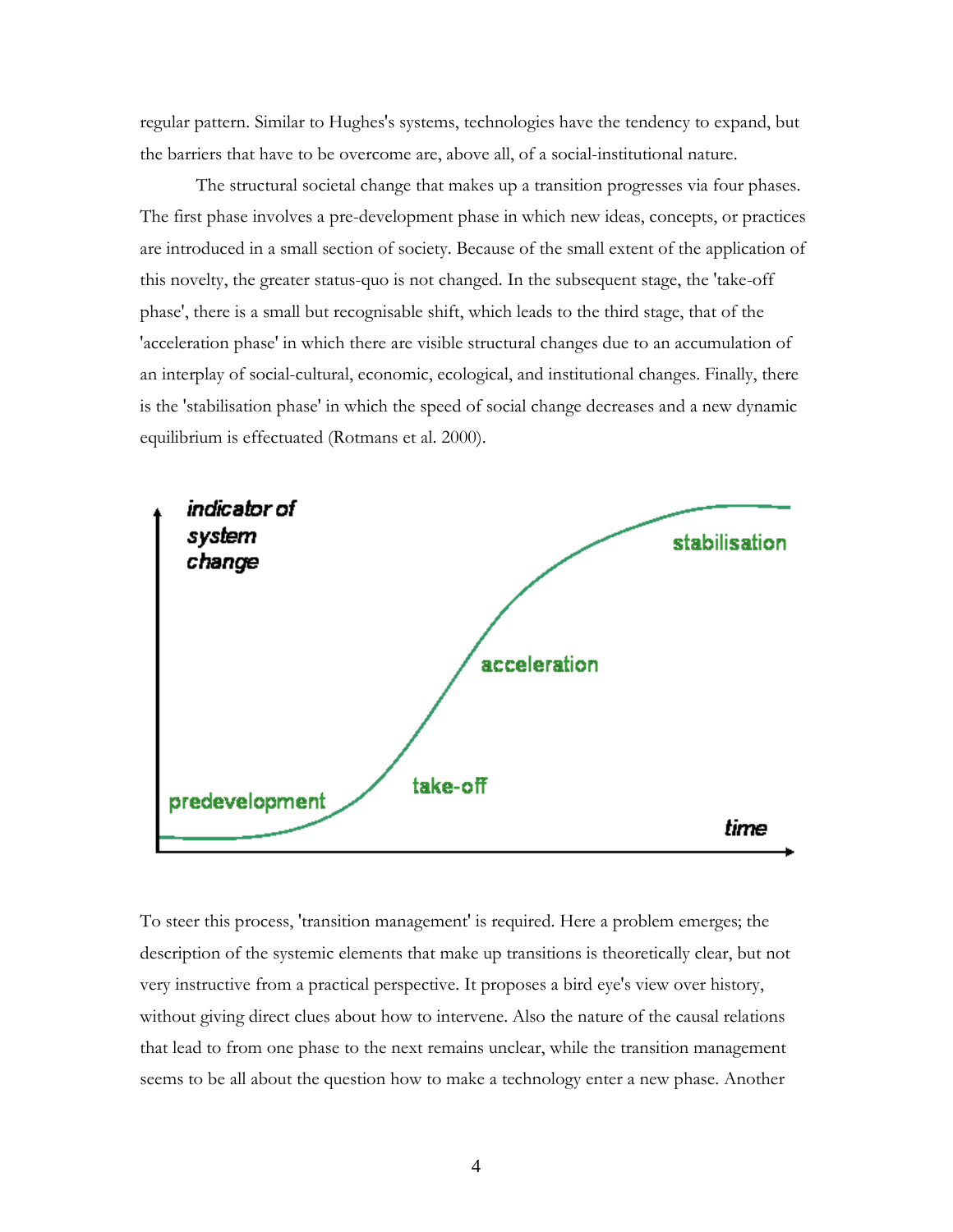lack of clarity concerns the question about *who* does the managing. Looking at further theory development and policy programs held under the denominator of 'transition management' (Rotmans et al. 2001), the central agency often relies, somewhat conveniently, in the hands of the central government. Authorities have to play a director's role and support new ideas and set up an agenda that brings together actors and which also lead to commitments.

### Multi-level socio-technical systems

A variant of the transitions approach is the multi-level socio technical system approach – denoted as multi-level approach –, which connects the different phases of the transition system to different societal levels (Geels 2002; 2004). With that, some of the criticism given above is countered. The multi-level approach enables to identify the empirical social elements that are significant in socio-technical change. Hence, a system's manager may learn some lessons from this multi-level approach to transitions.

The social level at which new ideas are developed is called the *niche*-level. Niches are spaces protected against a harsh market environment, for instance R&D branches of large firms, or subsidised market segments. The availability of niches can figure as incinerators for innovative ideas and products, and also as testing contexts. A second level consists of a patchwork of socio-technical regimes. Such regimes are defined as semi-coherent sets of rules carried by different social groups. By providing orientation and coordination to the activities of relevant actor groups, socio-technical regimes account for the stability of socio-technical systems. This stability is of a dynamic kind, meaning that innovation still occurs but is of an incremental nature (Geels 2004: 33-34). A third level, that overarches the other two, is the so-called socio-technical landscape, consisting of a set of deep structural trends. This landscape contains a set of heterogeneous, slow-changing factors, long-term economic developments, accumulating environmental problems, growth, and emigration.

 Both the transition approach and the multi-level provide two basic strategies to support innovative trajectories. First, it is proposed that innovative ideas have to be sheltered from the social-institutional aspects that diminish the chance of a technology to become expansive. The second strategic element is that in respect with the creation, protection, and expansion of a technology, cooperation between different socio-technical actors is required. The gathering of actors from different societal angles enhances the social robustness of a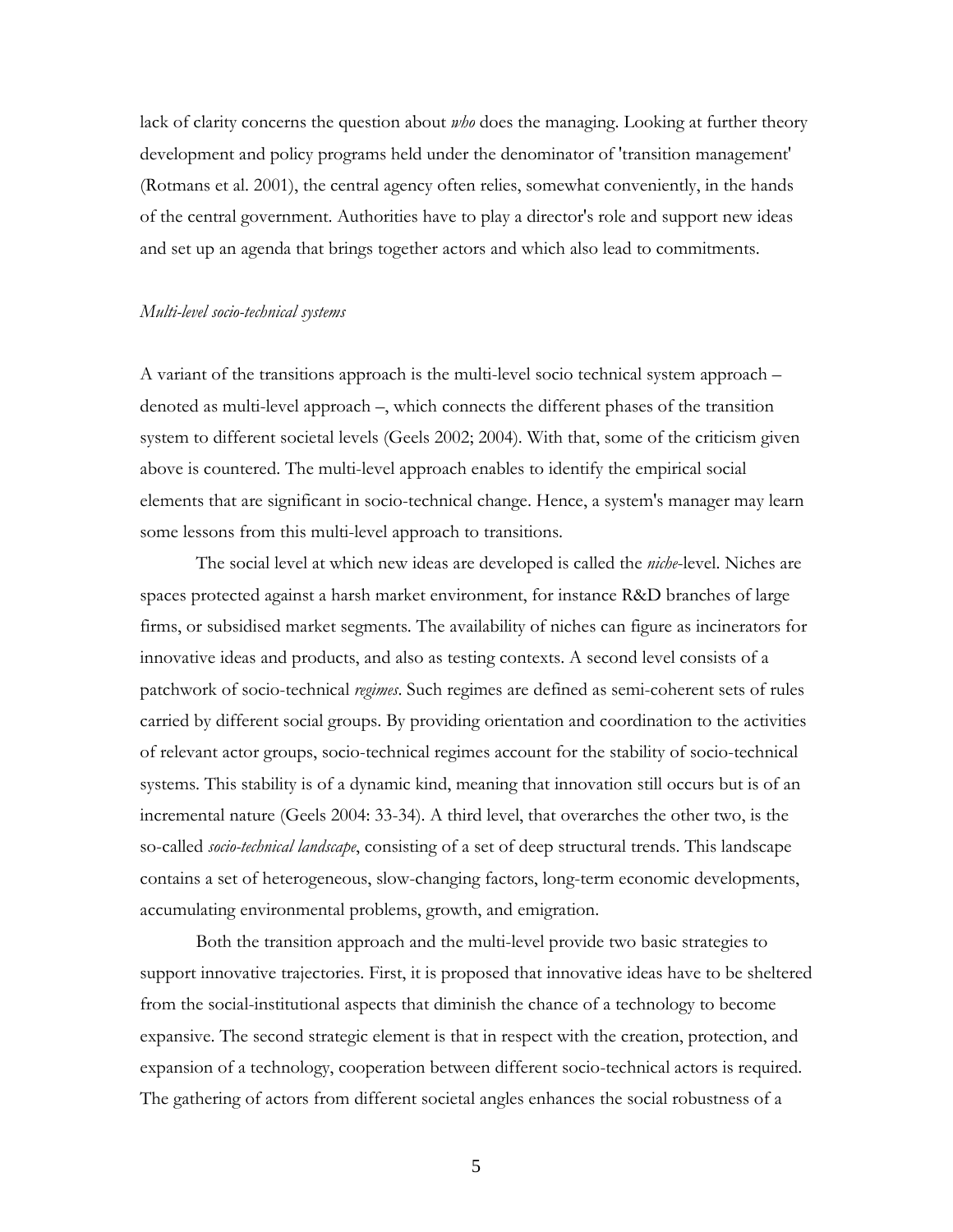new technological design, because of two mechanisms. First, the social value of a design can be tested in the context of a more or less protected set of actors. Second, actors may show the tendency to become committed to a certain innovative strategy, increasing the amount of vested stakes in that technology (cf. Schot & Rip 1996).

 Especially in the first stages of a development, the novelty has to be protected against harsh market conditions or lack of social demand. This consideration has been transformed into the method of *strategic niche management* (Kemp et al. 1998; Hoogma et al. 2002; Van der Laak et al. 2007; Verbong et al. 2008; Schot & Geels 2008). In later stages, cooperation of involved stakeholders becomes increasingly importance. The involvement of different technological, industrial, political and societal actors might lead to the commitment and conviction of these actors, smoothing the process of social acceptability, hopefully triggering the acceleration phase (Raven 2006).

 The task of the system's manager is to assemble a set of actors that can both contribute to the technological design by representing the broad social context in which the technology has to be introduced eventually as well as having the societal leverage to stimulate the social introduction of the technology.

 A problem however is how these strategies relate to the three stages of the transition (Berkhout et al. 2004; Genus 2007; Markard & Truffer 2008). Niches, regimes and landscapes are not descriptions of exclusive social domains, in fact, from the niche perspective, all surrounding context can be seen landscape. At the same time, one can also imagine to apply the notion of a regime to a social context for which innovations are landscape-factors. For instance, in case of the development of certain technology that takes place abroad.

 From a practical perspective of the system's manager however, this theoretical criticism is not as urgent as it might seem. The right selection of participants of a certain innovative trajectory implies the involvements of actors who can effectively create a niche and of actors who can decisively influence the rules that make up the regime. In other words, both the niche and regime are dealt with simultaneously, whereas the landscape-level by definition is an entity exogenous to the influences of the actors involved.

## Socio-technical innovation systems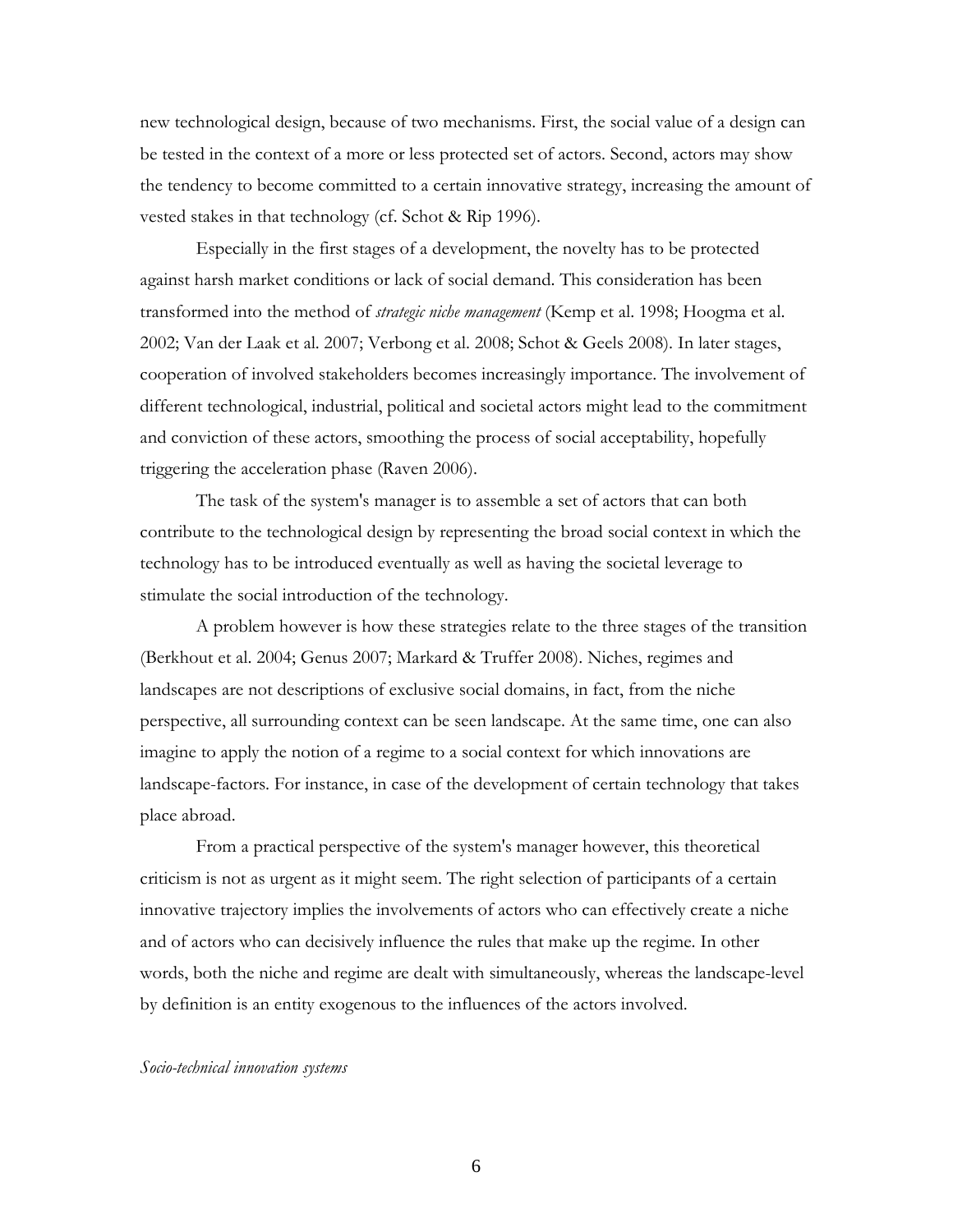Whereas the systemic approaches covered above are predominantly theoretical tools that necessitate a thorough reinterpretation to gain practical relevance, the approach of innovation systems is precisely aimed at giving concrete policy advice. One can see that innovation systems as a supplement to the focus of economists on national production functions. It builds forth on economic policy analysis, and aims to give guidelines on how to spend the public budget and stimulate socio-economic sectors in order to increase national economic performance. According to the advocates of innovation systems, traditional macro-economic perspectives fail to do right to the sophistication of current economies, which have been fundamentally changed due to globalisation and a new role of knowledge (Johnson & Lundvall 2000).

 There are different articulations of innovation systems; here we will concentrate on the approach developed by Hekkert et al. who distinguish seven 'functions' of innovations. These functions figure as motors for innovation, in order to have a well-performing innovative system they have to be effectuated (Hekkert et al. 2007a; 2007b; Negro et al. 2007)

 The functions that have to be present in an innovation system are: (1) entrepreneurial activities; (2) knowledge development; (3) knowledge diffusion through networks; (4) guidance of the search; (5) market formation; (6) resources mobilisation; and (7) creation of legitimacy/counteract resistance to change. In practice, these functions show a large amount of overlap with the factors named above in the transition and multi-level approach, be it that they are much more specified and categorised. In that sense, the theory on socio-technical innovation systems teaches us, on the one hand, about which institutional actors are important, namely actors from policy, industry, and knowledge institutes, and, on the other hand, which resources are important, namely finances, knowledge, and institutional support.

 The biggest contrast between the socio-technical innovation approach and the other approaches is that innovation systems are above all aimed at strengthening the innovative capacity of an industrial sector, and not of a subset of companies that are concentrated around a specific innovative trajectory. This sectoral focus means that stimulating measures are directed at a promising technology, but at the conditions that improve the chances of technologies to emerge and disperse (Bergek et al. 2006).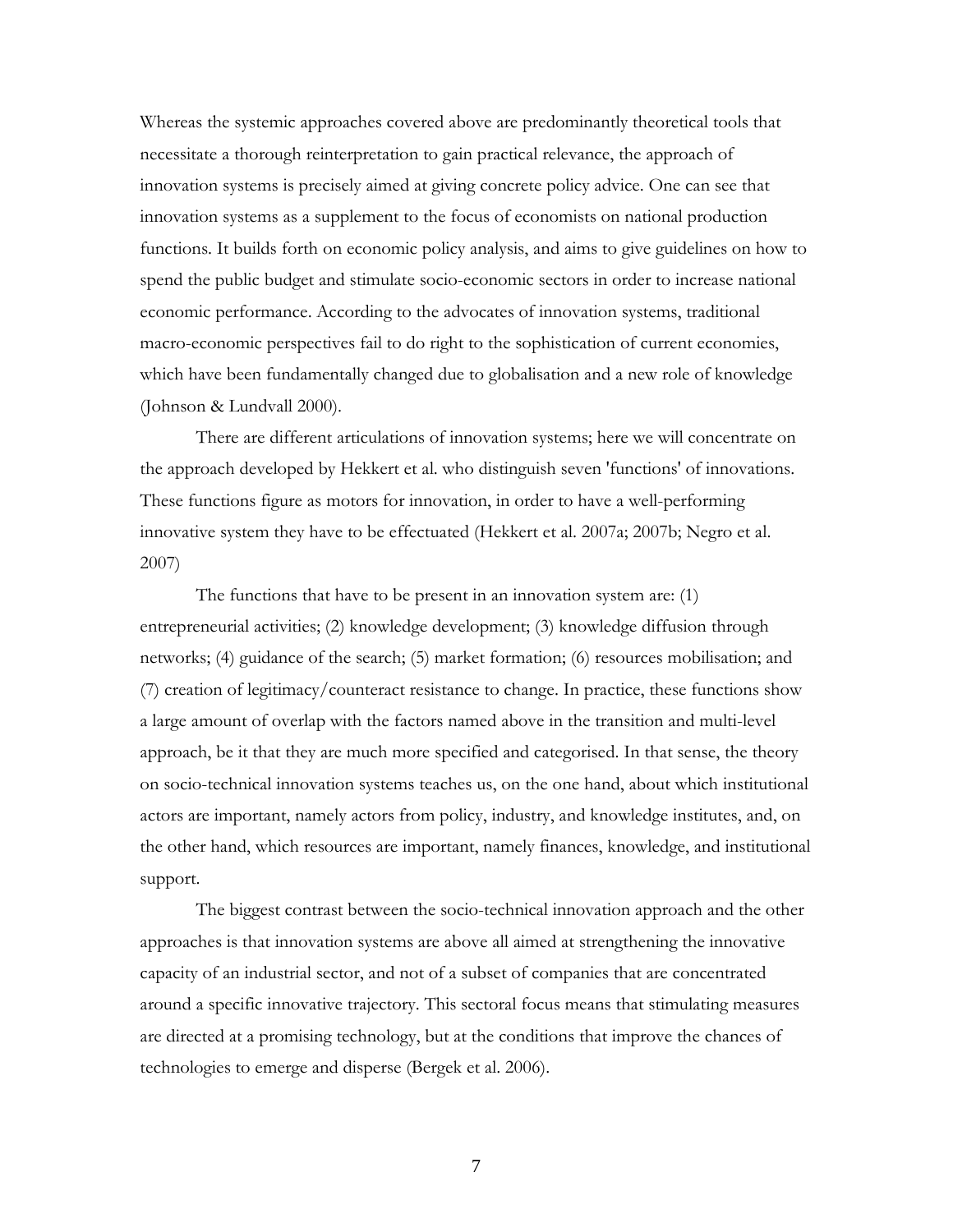#### 3. Globalisation

It is clear that sustainable innovation takes a long time; a transition is generally assumed to take 30 to 50 years. In order to be able to manage the system, the duration of this period requires that the system's external boundaries are relatively stable. If the institutional parameters change continuously, it is hard to maintain that the system in thirty years is basically the same system as it is today.

 Most applications of the systemic approaches presented in the preceding section appear to identify the institutional range of the system with national boundaries. However, how stable will national boundaries remain in the next two generations to come? If we think about globalisation, than it we see that the nature of national boundaries has changed dramatically in the last decades, and that there is not much that indicates that the rate of these changes is decreasing (Giddens 1999). Although 'globalisation' is a notion that is often used in a vague manner, it is possible to identify a number of distinct social developments that comprise this notion. We will distinguish financial-economic, technological, educational, cultural, moral, ecological, and institutional aspects of globalisation.

Globalisation is most often associated with financial-economic developments. Indeed, one can observe how in the last decades, production and consumption chains have become increasingly international. Streams of commodities now span the whole globe. Also the financial markets – as is harshly illustrated by the current economic crisis – make up worldwide system, hardly restricted to national boundaries, especially as banking activities are so deeply intertwined.

 These economic and financial activities could only occur because of the rise of new technologies. International trade requires improvements in transport and logistics. Container shipping, the increased availability of commercial flight, computers, internet and other forms of communication technology are all foundations of the current financial-economic system.

 To make and maintain technologies, education has to be attuned. Especially in higher education we can observe an increased orientation towards globalisation; the *lingua franca* of universities becomes English, and educational programs are adjusted to attract students from all around the world. The global transport of people for work, study or holidays leads to an increasing harmonisation of culture. This cultural harmonisation contributes to the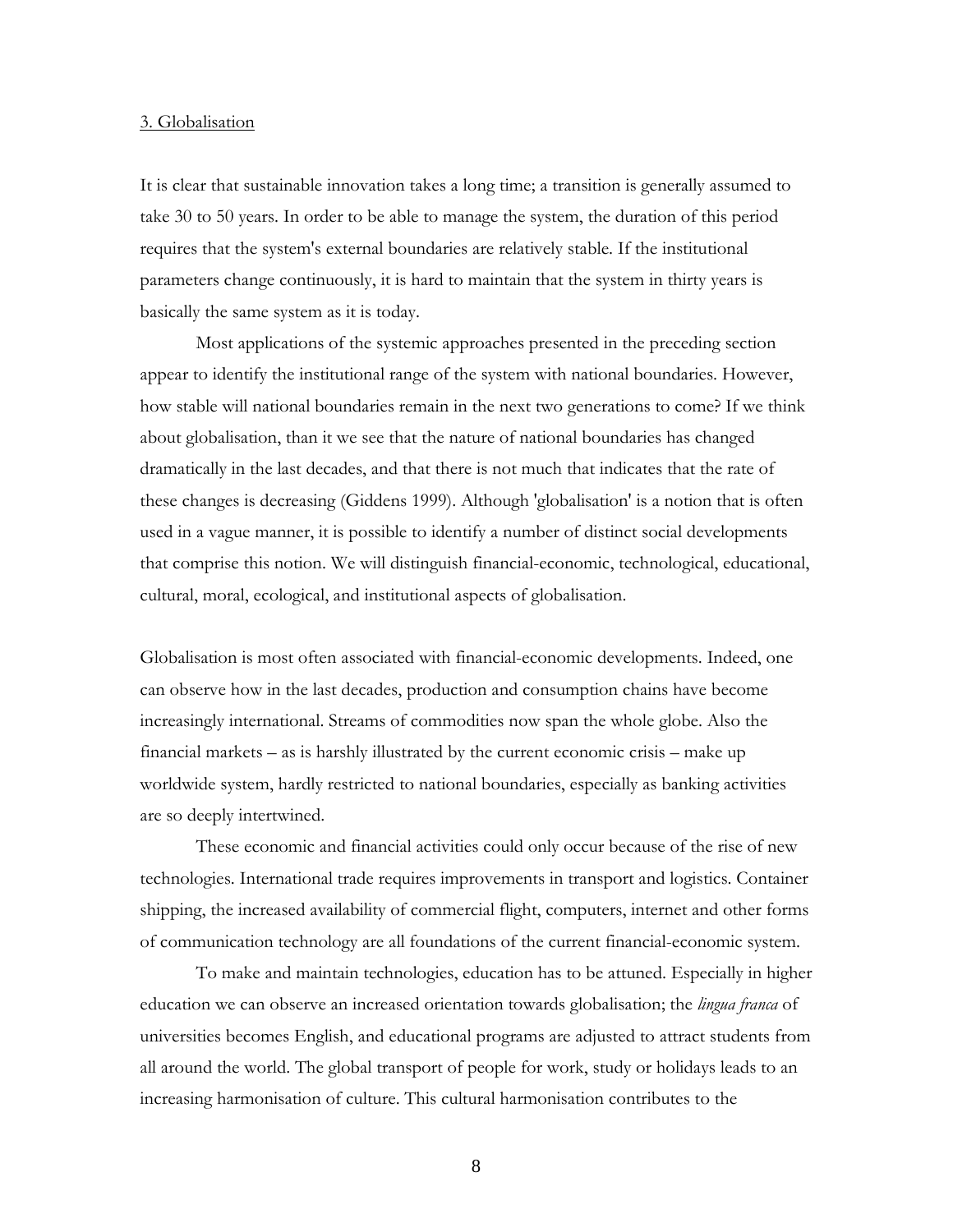establishment of global morality. While critical observers of globalisation such as Naomi Klein (2001) show the undesirable side-effects of worldwide economic system, the awareness of the moral uniformity of humans all over the world is growing. Instead of reserving loyalty or solidarity with people who share nationality, a more cosmopolitan fraternity emerges – very slowly, but still steadily (Singer 2002).

 Another aspect of globalisation is the recognition that eco-systems cover the whole globe, which means that many environmental problems transcend national boundaries. Global warming, the hole in the ozone layer, acidification and so on are genuinely international problems, requiring international policies to be developed and implemented. The acknowledgement that many problems are exceeding traditional institutional boundaries, leads to new approaches that are probably most important for our discussion on sustainable innovation and system approaches.

 Obvious institutional changes are the growing practical relevance of political bodies such as the United Nations and the European Union. Such political bodies lead to new patterns of judicial sovereignty and a shift in the accents of diplomatic activities (Suvarierol 2007). Also other international agencies such as IMF and the World Bank have an increasing impact on national policies (Stiglitz 2003).

It is not likely that national boundaries will disappear, but what can be perceived is a changing disposition about the role of these boundaries. Instead of being firm frontiers that safeguard sovereignty, national boundaries receive the role of administrative entities that have to implemented policy measures that have been established elsewhere. Production, consumption, culture, morals and politics all gain a more international dimension that is added to long established national commitments.

 This account on globalisation offers an interesting contrast with the system approaches presented earlier – especially the transition and multi-level approaches. These approaches deal with long-term innovative strategies, predominantly connected to national frameworks of policymaking. So, while the institutional form of the world is expected to have changed dramatically over thirty years, strategies for the same period are being developed that do not take these changes in account.

 For the approach of innovation systems this problem is not as acute as for the other approaches. In fact, according to Johnson and Lundvall (2000), their approach only gains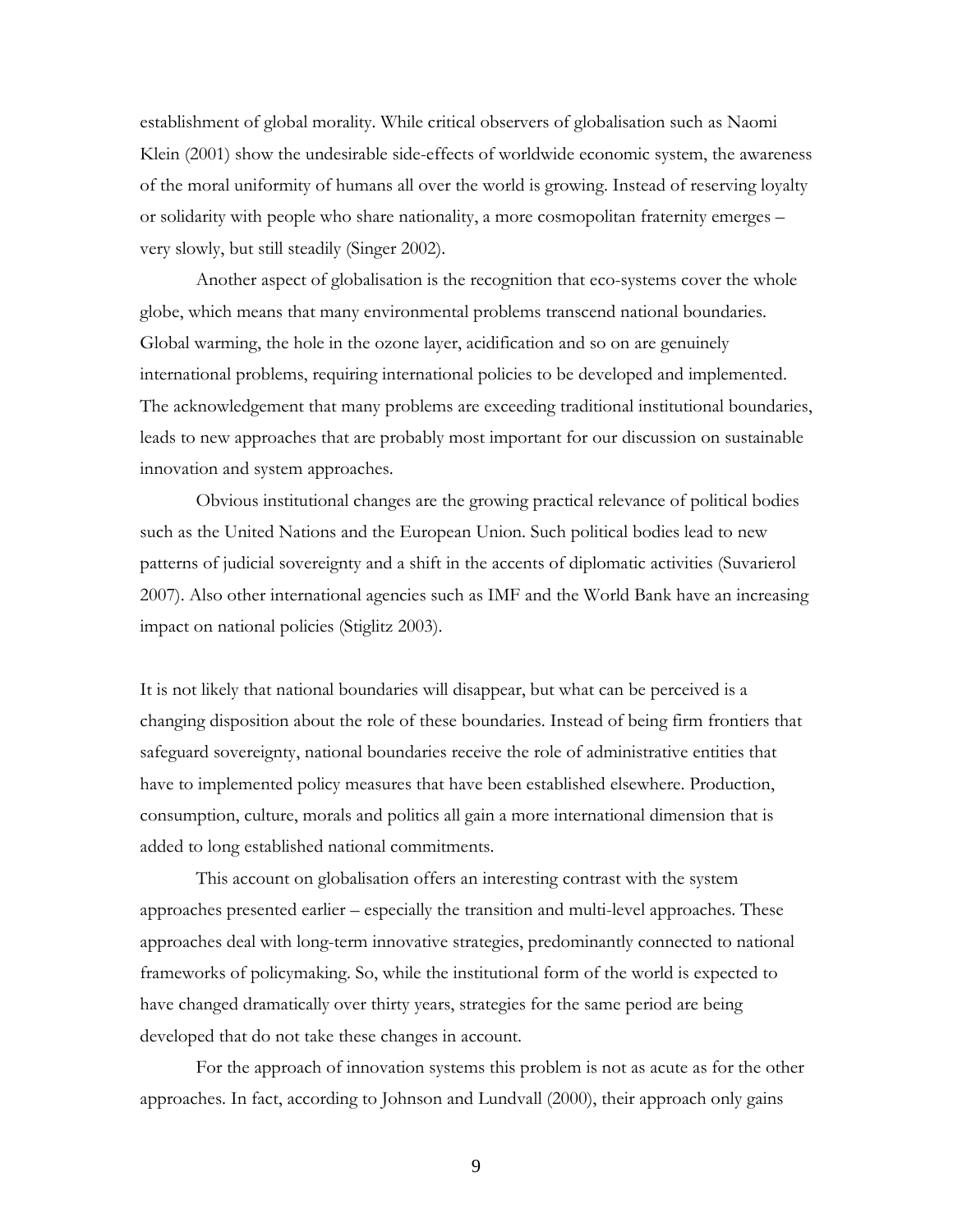relevance, because it involves the enhancement of those institutional structures that facilitate innovation. In turn, the capacity for a state to innovate is a huge competitive benefit in a globalised economy.

 The transition and the multi-level approach do not have the principal ambition to increase the innovative capacity of a specific country; instead, their goal is to stimulate innovations that are more sustainability in general. National boundaries are the more or less contingent context in which these innovations have to take place. Still, the boundaries of such national boundaries will in all probability become more and more porous, which requires another perspective on the functioning of the system. Moreover, it is not merely the institutional set-up that is subject to change, also the other elements that are significant in these approaches, are closely interrelation with all of the processes that were associated with globalisation.

 The problem of sustainability quite clearly transcends national boundaries. Moreover, if the economic patterns that are connected with globalisation become more intense, the scope of environmental burdens expands as well. Economies that are rising due to globalisation, such as China and India, will lead to the exhaustion of more and more natural resources. The interwoveness of the economic system implies that it is not simply up to China and India to solve this problem; the responsibility is diffused all over the world along with economic relationships.

 The core of the success of technologies lies in their capacity to expand. Obviously, this implies that successful technologies do not stop at national borders. In fact, the central claim of the innovation systems approach is that a national state's competitive position depends on the capacity to export technologies. At the same time, foreign technologies can easily invade a domestic market. In other words, technologies are usually not bothered by national boundaries. This indifference of technologies seems to complicate a clear-cut strategy to facilitate sustainable innovation.

 From an institutional point of view, the system approaches are very much orientated towards the integration of actors from the public and private sectors. Industry, authorities, societal actors are all addressed to cooperate in establishing a common course. The question is whether these actors are still willing to commit themselves to such a common course in the future. National governments will be increasingly bound to international agreements and with, perhaps less consent, by international market conditions. At the same time, the nature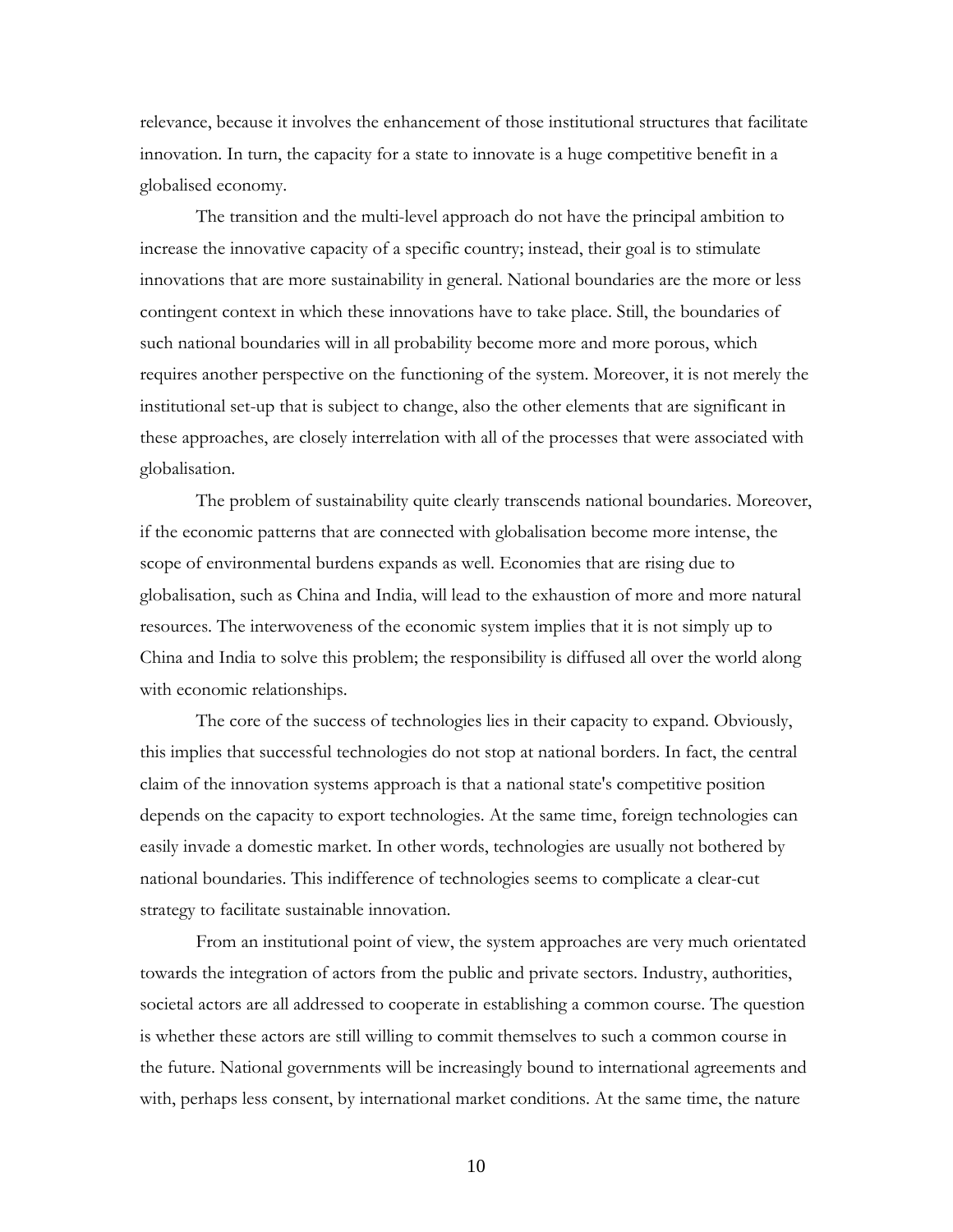of the private sector changes, taking national affairs less and less in concern. Companies may become increasingly inclined to move their financial headquarters or production centres to the economically spoken most beneficial country – although the harmonisation of morality might invoke more uniform legislation and the enhancement of working and social conditions for employers.

 The combination of all these developments appears to weaken the aspirations of the transition and multi-level system approaches. The question becomes whether there is a way to keep the strengths of these approaches, while being less susceptible to the impact of globalisation.

## 5. Regionalisation

Scaling-up of societal practices is not the only development that can be linked to globalisation; a general pattern leading into the direct opposite direction can also be observed, there appears to be an increasing commitment towards local or regional affairs. This commitment is manifested in different forms, related to a range of apparently unconnected practices and ideologies. The question is whether these developments of regionalisation are not in some reciprocally related to globalisation.

An interesting picture in which globalisation and regionalisation are sketched as related developments is given by the Netherlands Environmental Assessment Agency. In their sustainability outlook (RIVM 2004), the conventional approach to distinguish political preferences on a left-right scale was refined by introducing a coordinate system which plots 'efficiency' versus 'solidarity' on one axis, and 'globalisation' versus 'regionalisation' on the second axis. The four quadrants that emerge are connected to four different worldviews (see box 1). The notions featured in the sustainability outlook will be used to develop further ideas on regionalisation as counter-movement of globalisation.

#### **Box 1: Four world views on sustainable development**

The Netherlands Environmental Assessment Agency (MNP) has, in its 'sustainability outlook', used the concept of different views on sustainable development to design a framework to structure these views (MNP, 2004). Several surveys held under the Dutch population have resulted in four clusters of world views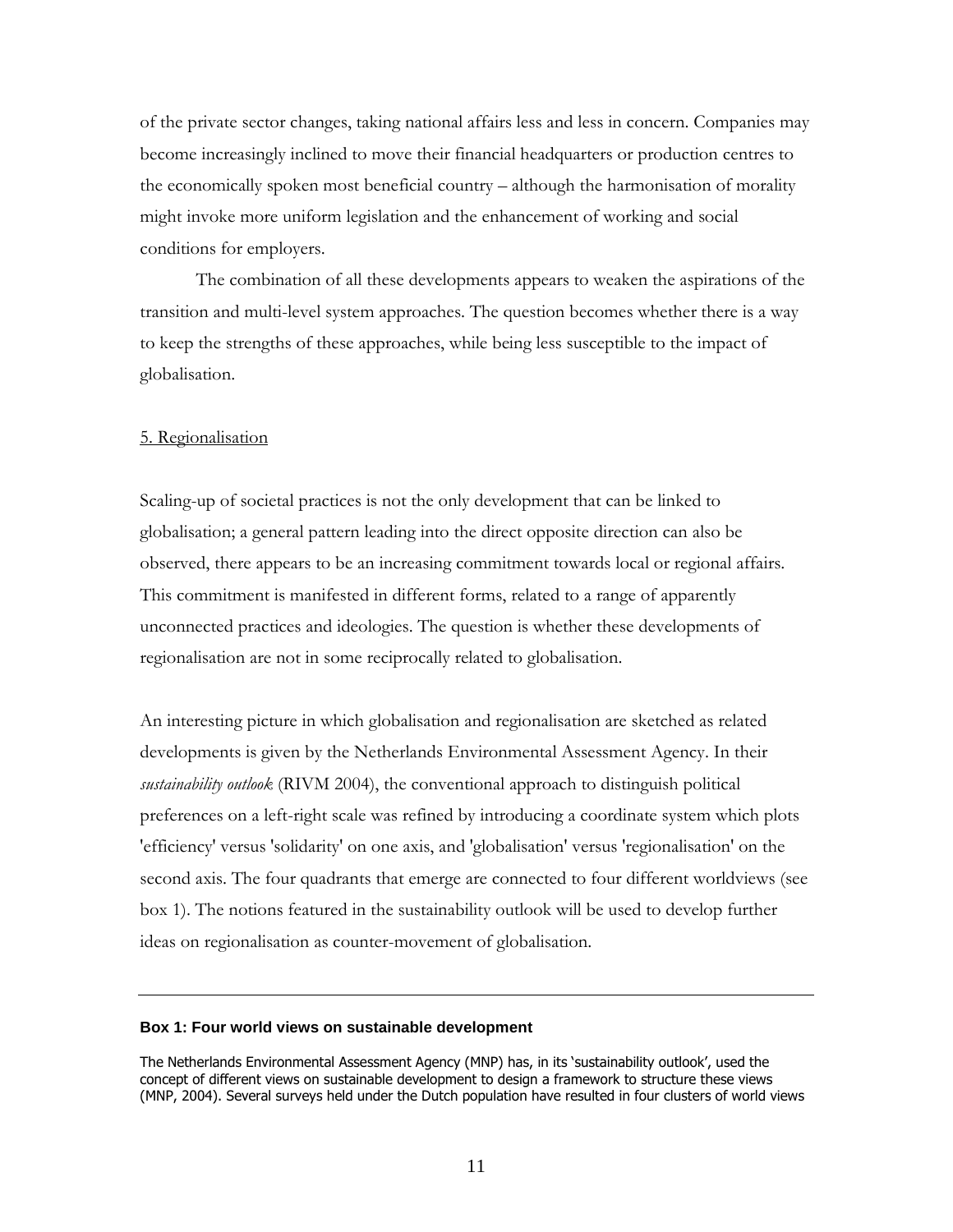best distinguished by two axes. One axis represents the scale level (local/global), and the other the different opinions with respect to how means (resources, money etc.) should be used (efficiency/equity). Four clusters emerge, showing the following characteristics:

- Global Market (A1): globalising economy free trade, efficiency, strong economic growth, individualisation, privatisation
- Safe Region (A2): block formation, trade with partners, efficiency, strong economic growth, individualisation, privatisation
- Global Solidarity (B1): global institutional cooperation, rules and conventions, solidarity, tempered economic growth, intergenerational and international responsibility, role for government
- Caring Regions (B2): local cooperation, rules and conventions, solidarity, tempered economic growth, community spirit, role for government

Characteristics of the four world view clusters on sustainable development





The world views presented by MNP say something about preferences certain groups might have. However, it is not necessary to see globalisation and regionalisation as exclusive dimensions; it is also interesting to see how patterns of globalisation lead to changing institutional practices on a local scale. Said in a popular way, are there any patterns that connect to the slogan of 'think globally, act locally'?

 Some examples of practices that can be connected to the regionalisation axis will be featured here. Admittedly, these examples are chosen rather arbitrarily, based upon familiarity of the author.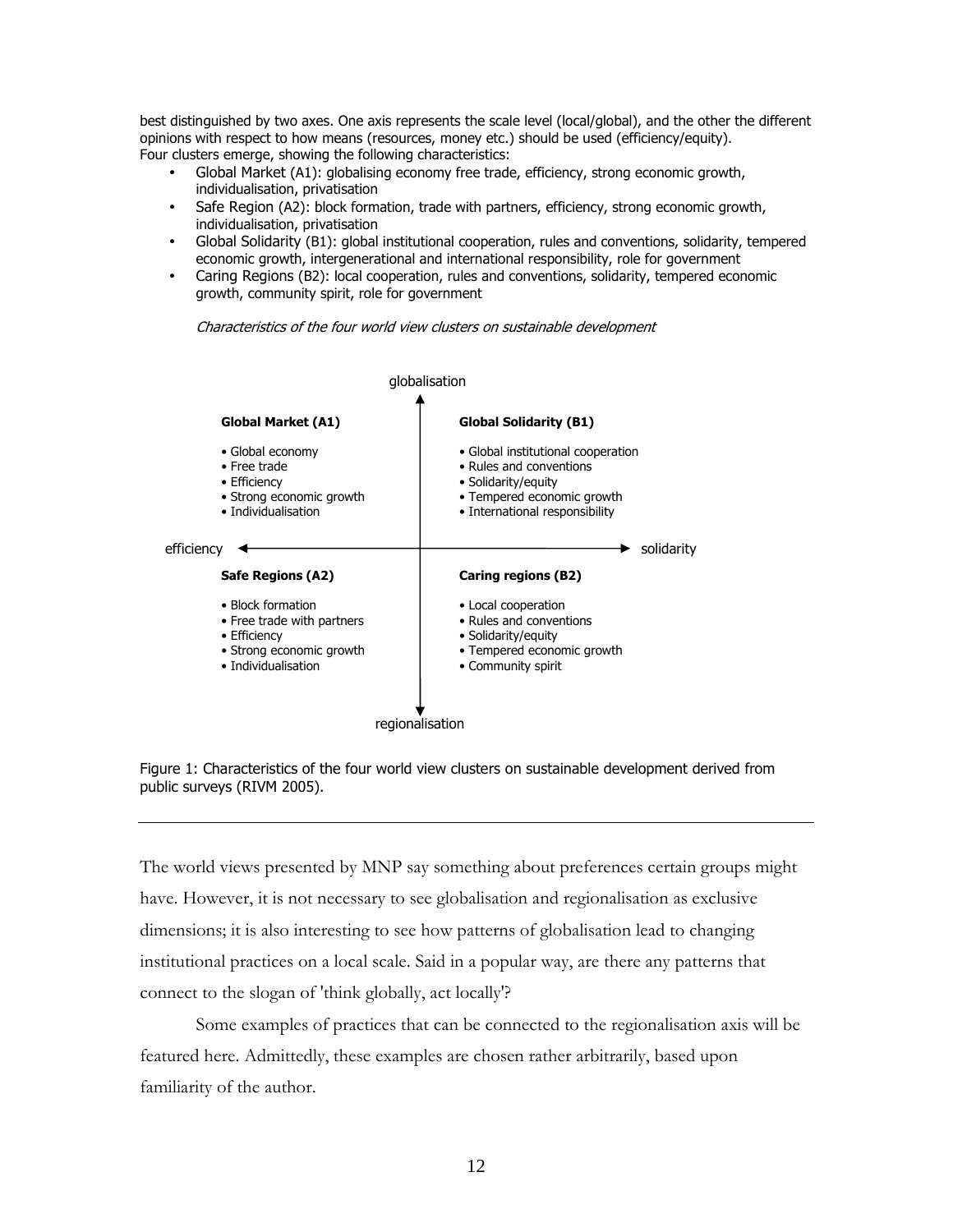A first manifestation of local concerns for sustainability issues is the development of sustainability plans by authorities such as municipalities or provinces. For instance, the Dutch city of Rotterdam has started the Rotterdam Climate Initiative, which is an initiative of the Rotterdam municipality, the Port of Rotterdam, the regional environmental protection agency and the industrial partner organisation to reduce  $CO<sub>2</sub>$  emissions by 50% in 2020 compared to 1990-levels. Also other Dutch cities and regional authorities start developing such plans which have higher ambition levels than national or international agreements. The ambitions of such local and regional initiatives might not always be completely realistic, but compared to policy plans developed at a higher level, the great benefit of such sustainability plans is that these can be associated to concrete projects.<sup>1</sup>

 Another field of interest is the rise of the 'industrial ecology'-doctrine (Garner & Keoleian 1995). Industrial ecology proposes that an industrial system can be seen as an ecological system. Instead of thinking about different companies as isolated entities, industrial ecology takes a holistic perspective and tries to see whether waste material of one production process can be used as raw material for another production process. In that way, industrial metabolisms may emerge. Ideally, industrial ecology would not just refer to local industries. However, real life materialisations of industrial ecology are still very much rooted in local practice and they are also only partial, for instance one may think of companies that use the residual heat of a power plant to attain a temperature that is needed for certain production processes.

 It is possible to observe regional initiatives, next to specific projects. Also from an institutional perspective, there is an increasing amount of cooperative practices. For instance, Regional Centers of Expertise are established under auspices of the United Nations.<sup>2</sup> Networks are organised to enable the effective gathering of knowledge about sustainability – instead of seeing universities as competing institutes.

It is important to notice that regionalisation not only refers to changes in institutional orientations, but is also relates to the orientation of individuals – both in respect to the political and economic domain.

<sup>1&</sup>lt;br><sup>1</sup> http://www.rotterdamclimateinitiative.nl/

 $2 \frac{http://www.ias.unu.edu}{http://www.ias.unu.edu}$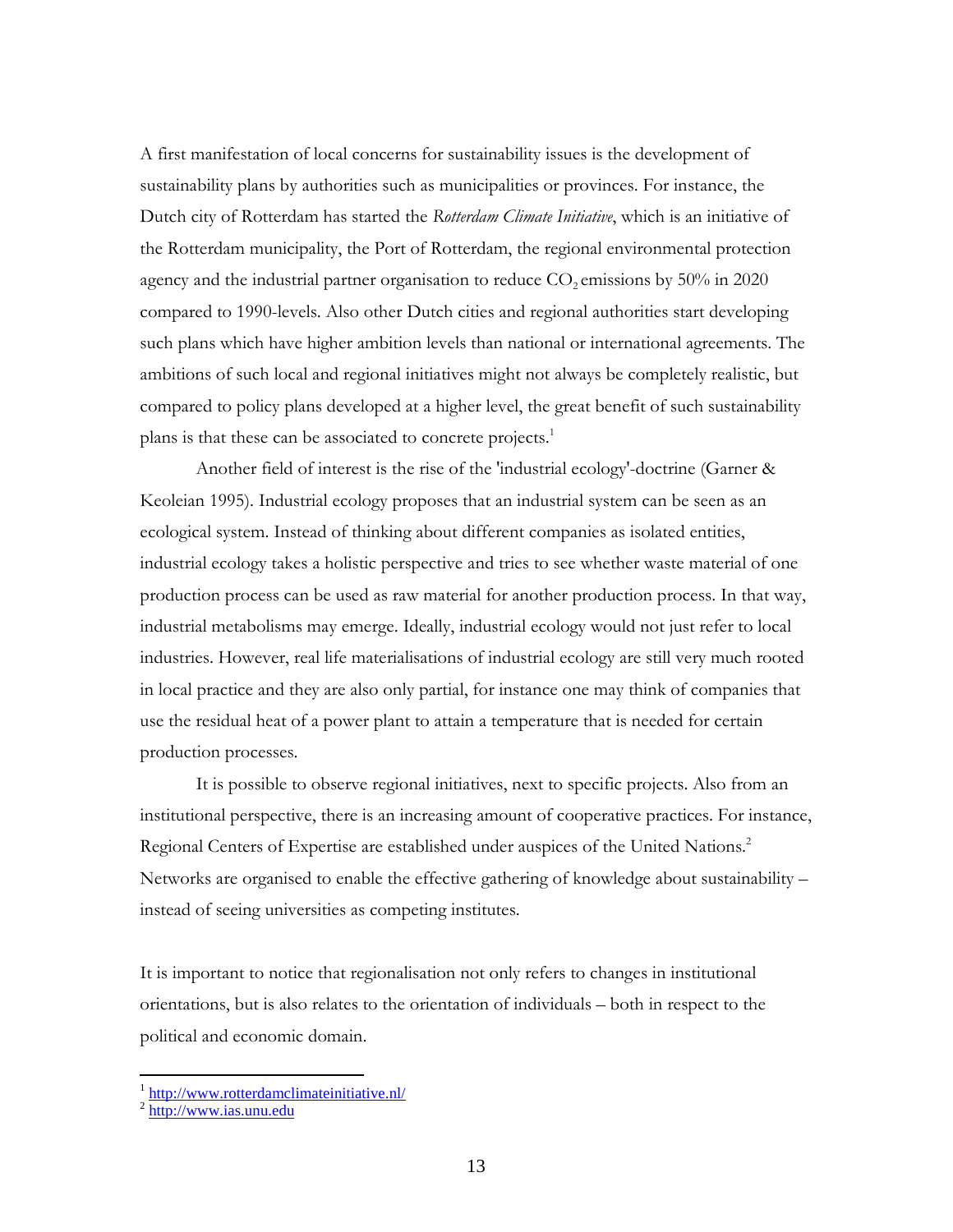Citizens are far less disposed to accept political decisions just like that. Citizens have become better educated, more critical, more demanding, and more engaged. In national politics, this leads to political instability – at least in the Netherlands. The citizenry are even more 'rebellious' on a local scale; discontent is easily expressed by letters to newspapers or by addressing befriended city councillors. Such local activities of citizens often involve very local concerns. NIMBY still remains to be a strong motivation, but one can also see traces in local debates of the appeal to more universalist moralities.

 There is an increased interest in academic literature for developing institutional arrangements to streamline these articulate citizens. All kind of representative forums have been invented, which are also increasingly applied in practice (Huitema et al. 2007). The functioning of these applied participatory decision-making schemes can be disputed, but the necessity for bottom-up participation is clearly present.

 Also in the field of technology development, there are indications that customer engagement is an issue of increasing relevance. In the first place, one might think here of computer software, which is quite receptive to involvement by a selected group of users. Also in other sectors, producers try to engage consumers in the development and design phase of a new product (Von Hippel 2005).

Although plenty of reservations still have to be made, the examples given tend to show that globalisation has concrete ramifications for local activities and dispositions. The central relevance of the national governmental level seems to give way to local interests for global concerns. Therefore, it seems worthwhile to think about a shift of systems' approaches to a regional or local scale. First, because these regional and local developments appear to raise the need for theories that can be applied at that territorial scale. Second, because a shift from a national to a regional or local scale offers opportunities to clear up some of the theoretical and practical setbacks of system approaches. The question that will be dealt with in the next section, be it in a very tentative manner, reads whether it is possible to apply insights derived from systems' approaches in a territorial scale that is relatively modest.

## 6. Regional systems of sustainable innovations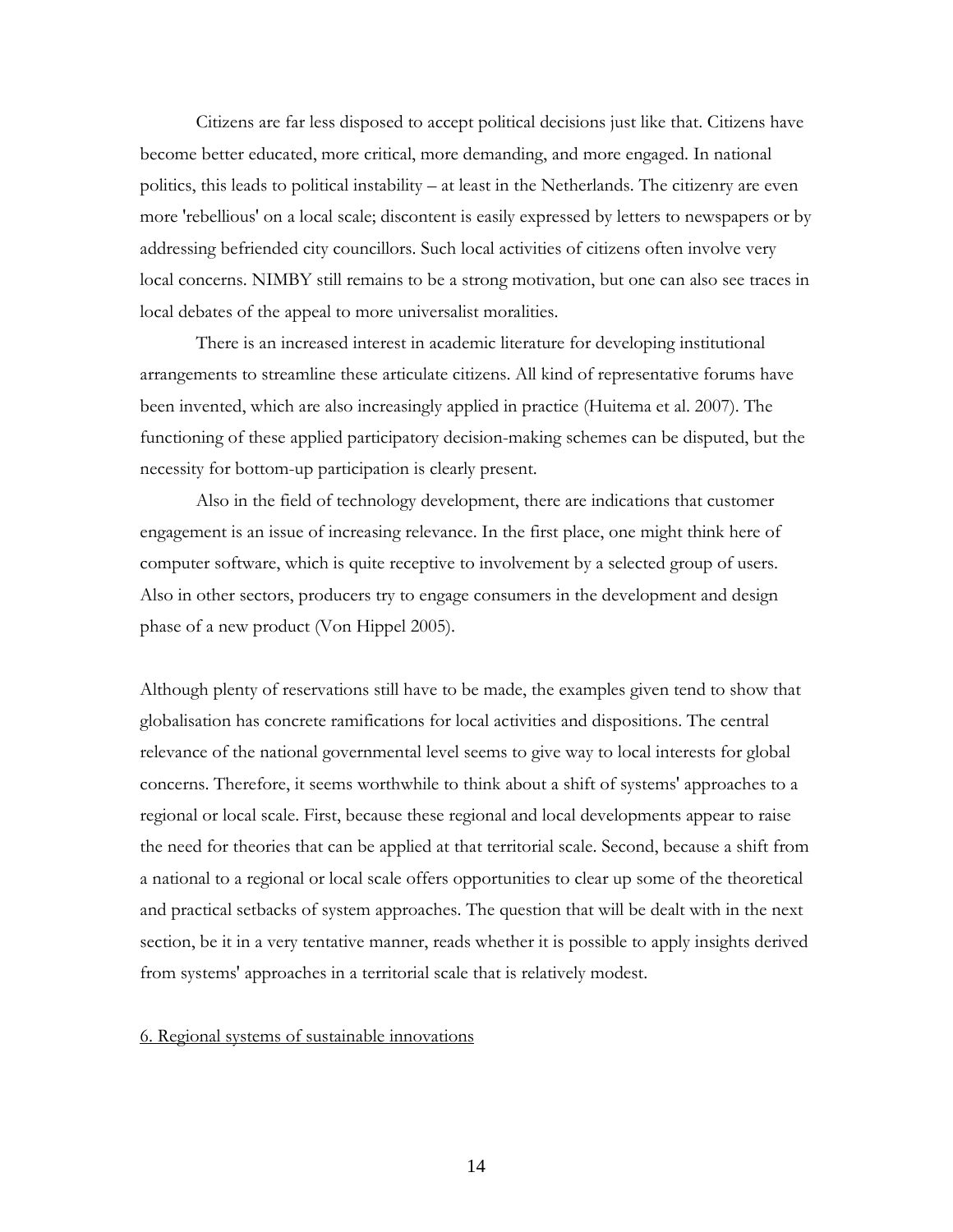There is nothing in theories on system innovation that excludes a shift from the national level to the regional or local level – or, for that matter, a shift towards a bigger territorial level. Indeed, in many respects a shift in territorial scale concerns just a gradual difference, also having advantages; by moving to smaller scale, a system approach allows projects to become more concrete and the interaction among actors easier and more direct. However, scaling down the system also involves a fundamental difference. The instigation of an innovative trajectory often necessitates a considerable scope, so that in a regional scale the system becomes immediately 'saturated' – there is no room to expand inside of the system. In this final section, these issues will be reflected upon, though only provisionally; these reflections will be used to establish a list of research questions that have to be addressed in order to know whether system approaches can be used effectively in a regional or local context.

National approaches have the tendency to be generic, oriented towards policy conditions instead for direct support for concrete projects. In that sense, innovation systems connect well to national policy approaches. In many respects, such a generic approach is beneficial, because innovation thrives in a framework that allows diversity instead of steering. However, the transition model and the multi-level approach are more directly connected to concrete technologies. As presented earlier, these two approaches suggest that innovative trajectories have a better chance if different groups of actors are involved in the design, protection, and expansion of the technology.

 Two major obstacles can be identified that possibly diminish the effectiveness of the transition and multi-level approach in an extensive territorial scale. First, certain alternatives have to be singled out as being more promising than others. One might doubt the availability of tools or expertise to identify favourable options, but one can also argue that it is by definition impossible to know which technology is potentially successful; transition theory exactly tells us that there are a many unknown social factors that influence the innovation trajectory. Second, an appropriate selection of actors has to be made. These actors have to be influential in that sense that their assembly has enough capacities to both establish a protective niche and influence the rules that make up the regime, so that the innovation trajectory can reach a next transition level.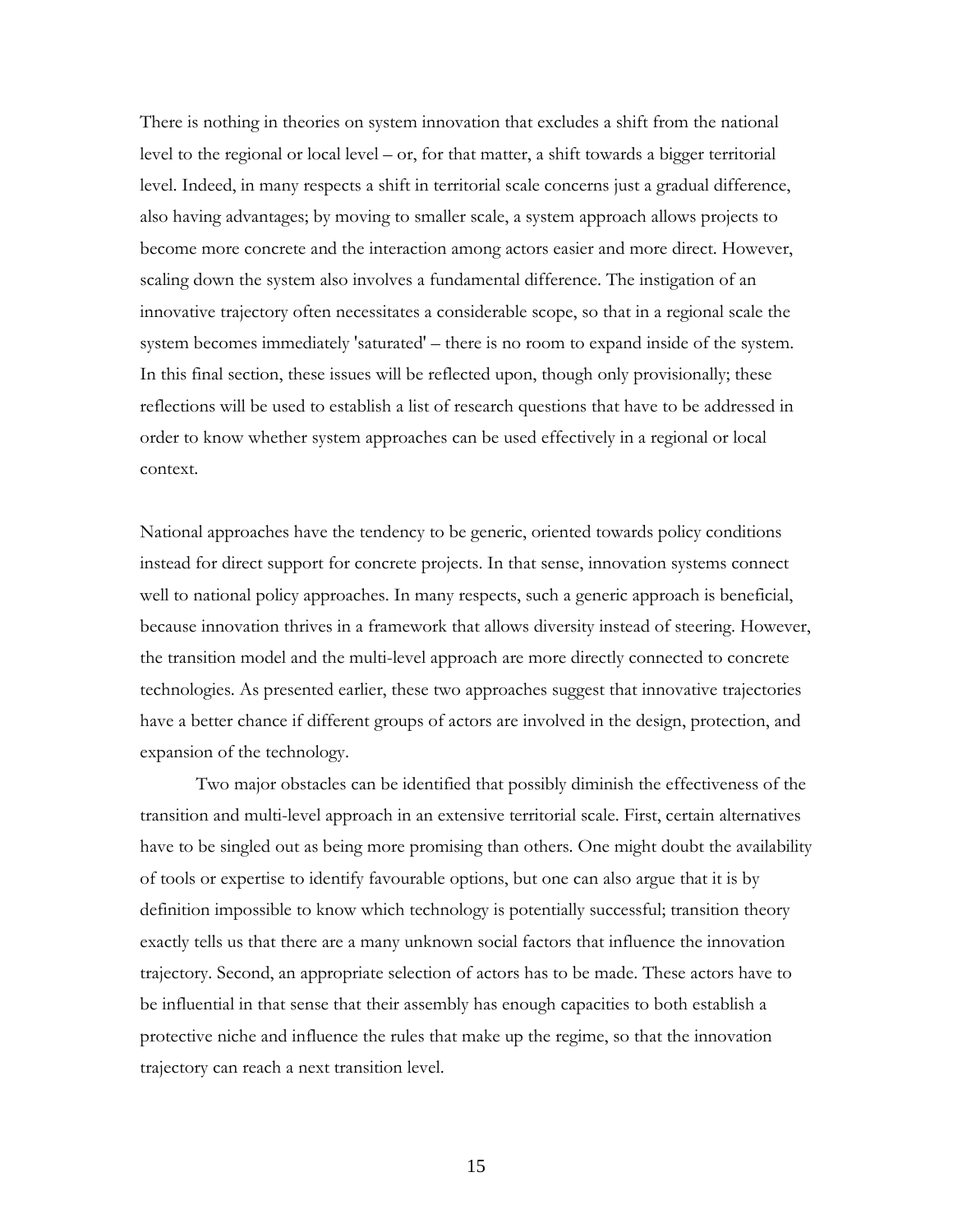The extent of these obstacles is decreased considerably if one takes a regional focus. It is obviously much easier to recognise the availability of innovative qualities on a lower scale, as well as it is easier to identify actors that can be significant in relation to the conditions sketched above. These considerations suggest that, especially from a practical viewpoint, is seems sensible to apply system approaches also on a regional or local scale.

Then again, how legitimate is it to use a system approach in case of innovative trajectory that reaches is systemic limits almost in simultaneously with its establishment? Some reformulation of the central elements of system approaches appears to be required. Here, we will concentrate on the multi-level approach and the socio-technical innovation system approach, as these have been the main suppliers of the framework used in this paper.

 A first obvious consequence of the application of the multi-level approach to a regional or local scale is that the extent of landscape-level increases. A larger share of developments will be exogenous to the system and the system's manager. However, if globalisation is really taking place, the same will hold for national systems. To settle this issue it seems important to pay serious attention to the relationship between globalisation and the multi-level approach.

 The most elemental difference between national and regional systems probably relates to the relation between the niche and the regime level. On a national scale, these two can be separated, if only by convenience. Regime actors are generally found at echelons dealing with national affairs; in turn, niches are constructed at a sector level or at a regional level, and as such, are to be found at more detailed social level. If the multi-level approach is used in a regional context, the situation changes profoundly. The niche and the regime basically become the same: actors involved in the design, protection, and proliferation of the technology can be expected to be so closely cooperating that it becomes practically useless to make a distinction.

 In other words, the nature of the multi-level approach is changed drastically if applied to a regional or local scale. What becomes of the utmost importance is to establish more knowledge on the transfer from a technology on the niche and regime level to the landscape-level. This implies that the nature of the relation between globalisation and regionalisation has to be described in detail, so that we can analyse how exchanges of practices and ideas between the regional and the global sphere take place.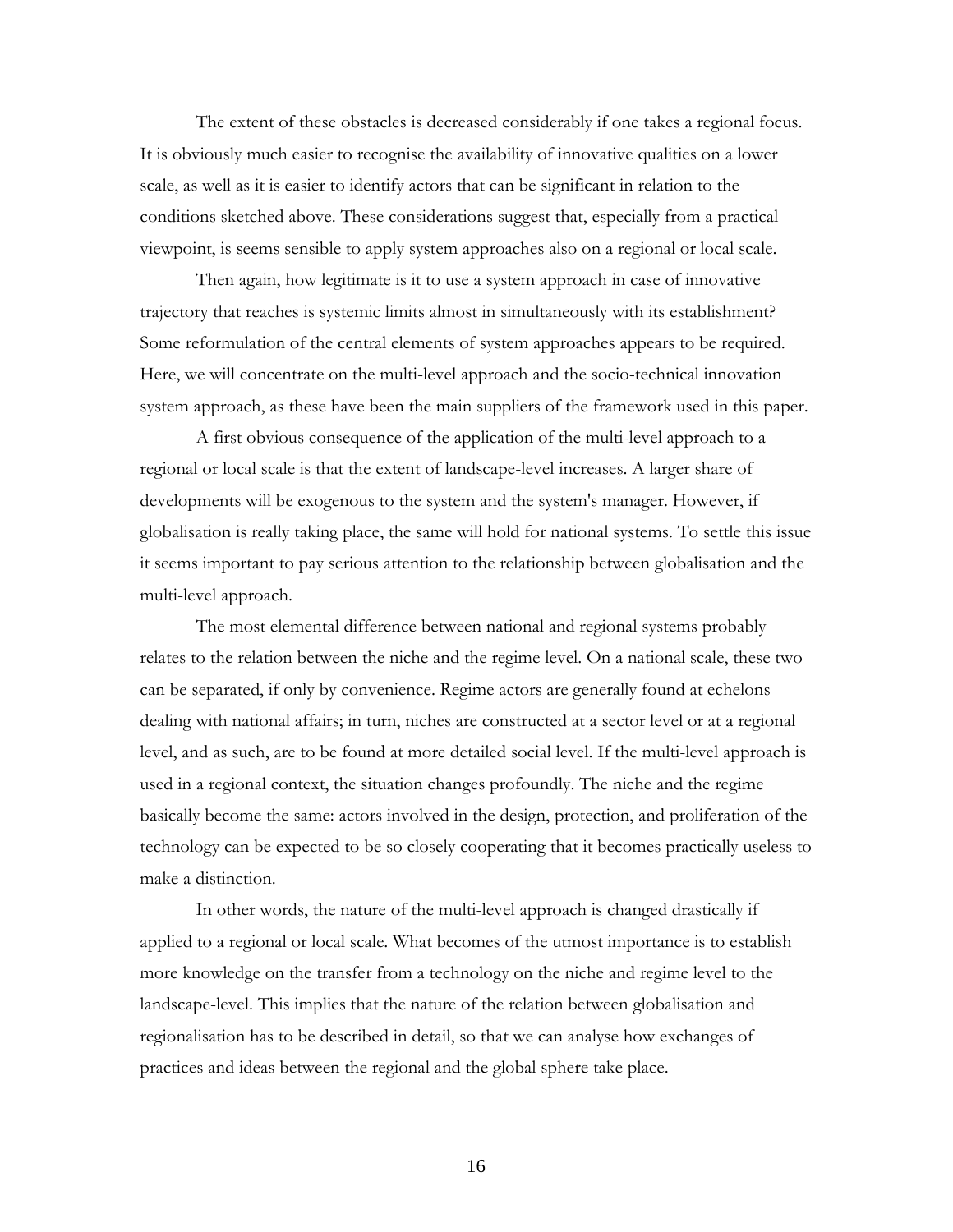Socio-technical innovation systems approaches are very much orientated towards the national level. The functions of innovation very much refer to standardised set of rules, laws and institutions, which pertain to the national level. For instance, a market or a university system is generally established by national laws and practices, not by local ones. Looking at regional innovation systems this might imply that not all functions of innovation have to be present at that region, as long as they are provided for by the national state. At the moment, it seems too early to make definite claims about these reflections.

What are the research questions that have to be addressed in order to find out whether system approaches can be applied to a regional or local scale? First, a more detailed sociological account on the relationship between globalisation and regionalisation. This includes issues such as how patterns of globalisation lead to processes of regionalisation – and if so, what then do these processes signify? Furthermore, the question has to be asked whether there are discernable mechanisms that lead from regionalisation to globalisation.

 A second subset of questions relates to the different theoretical perspectives on systems. In this paper, we have taken rather a pragmatic approach; lessons from different perspectives have been drawn, without worrying about their commensurability. At the same time, quite some theoretical and epistemological reservations have been mentioned, which deserve more attention. A relationship that might be similar to the one between globalisation and regionalisation is the relationship of the landscape-level on the one hand and niche and regime levels on the other. Also this relationship needs a lot more theoretical elaboration.

 Most important, however, is the third subset of question, which pertains to empirical questions that allow the testing of regional systems of sustainable innovation. Concrete local and regional projects have to be singled out and investigated. Do these projects give rise to systemic description, and if so, which elements of the system approaches are most appropriate to focus upon? In turn, such case research should be used to develop concrete projects that incorporate its findings, so that innovative trajectories may indeed be initialised on a local or regional scale.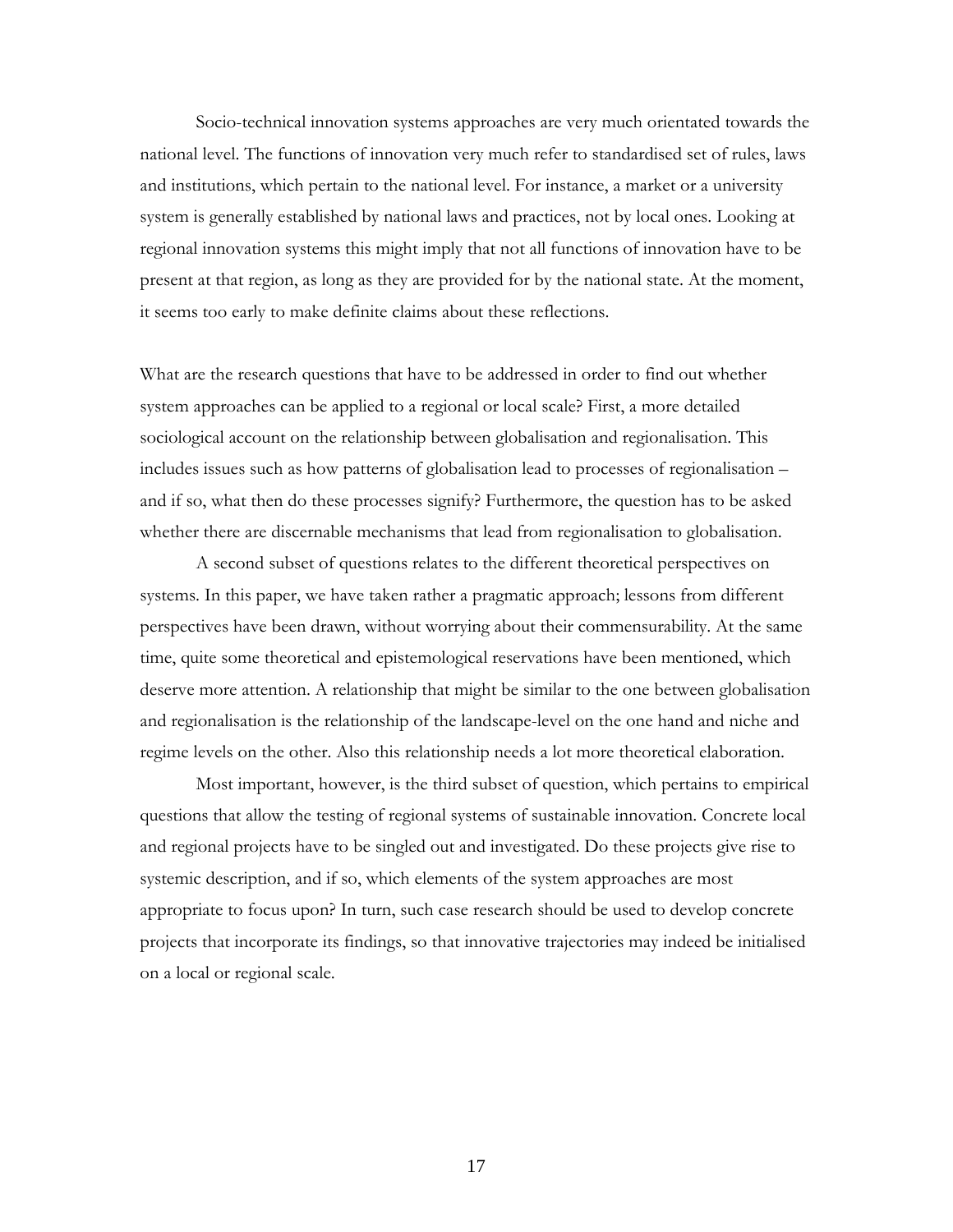## References

- Bergek, A., M.P. Hekkert & S. Jacobsson (2006). Functions in innovation systems: A framework for analysing energy system dynamics and identifying goals for system-building activities by entrepreneurs and policy makers. Paper presented at the research workshop on 'Innovation in energy systems: Learning from economic, institutional and management approaches', Oxford, 22-24 March, 2006.
- Berkhout, F., A. Smith & A. Stirling (2004). 'Socio-technical regimes and transition contexts', in System innovation and the transition to sustainability edited by B. elzen, F.W. Geels & K. Green. Cheltenham & Northampton: Edward Elgar, pp. 48- 75.
- Carlsson, B. & R. Stankiewicz (1991). On the nature, function and composition of technological systems. Journal of Evolutionary Economics 1: 93-118.
- Garner, A., & G.A. Keoleian (1995). Industrial ecology: An introduction. Ann Arbor: National Pollution Prevention Center for Higher Education.
- Geels, F.W. (2002). Technology transitions as evolutionary reconfiguration processes: a mutli-level perspective and case-study. Research Policy 32: 867-885.
- Geels, F.W. (2004). 'Understanding system innovations: a critical literature review and conceptual synthesis', in System innovation and the transition to sustainability edited by B. elzen, F.W. Geels & K. Green. Cheltenham & Northampton: Edward Elgar, pp. 19- 47.
- Geels, F.W., B. Elzen & K. Green (2004). 'General introduction: system innovation and transitions to sustainability', in System innovation and the transition to sustainability edited by B. elzen, F.W. Geels & K. Green. Cheltenham & Northampton: Edward Elgar, pp. 1-16.
- Geels, F.W., M.P. Hekkert & S. Jacobsson (2008). The dynamics of sustainable innovation journeys. Technology Analysis & Strategic Management 20(5): 421-526.
- Genus, A. & A.M. Coles (2007). 'A Critique of Geels' Multi-level Perspective of Technological Transition', Transforming the Energy System conference, Deutschlandsberg, Austria, August 26-31.
- Giddens, A. (1999). Runaway World: How Globalization is Reshaping our Lives. London: Profile.
- Hekkert, M.P., R. Harmsen & A. de Jong (2007). Explaining the rapid diffusion of Dutch cogeneration by innovation system functioning. Energy Policy 35: 4677-4687.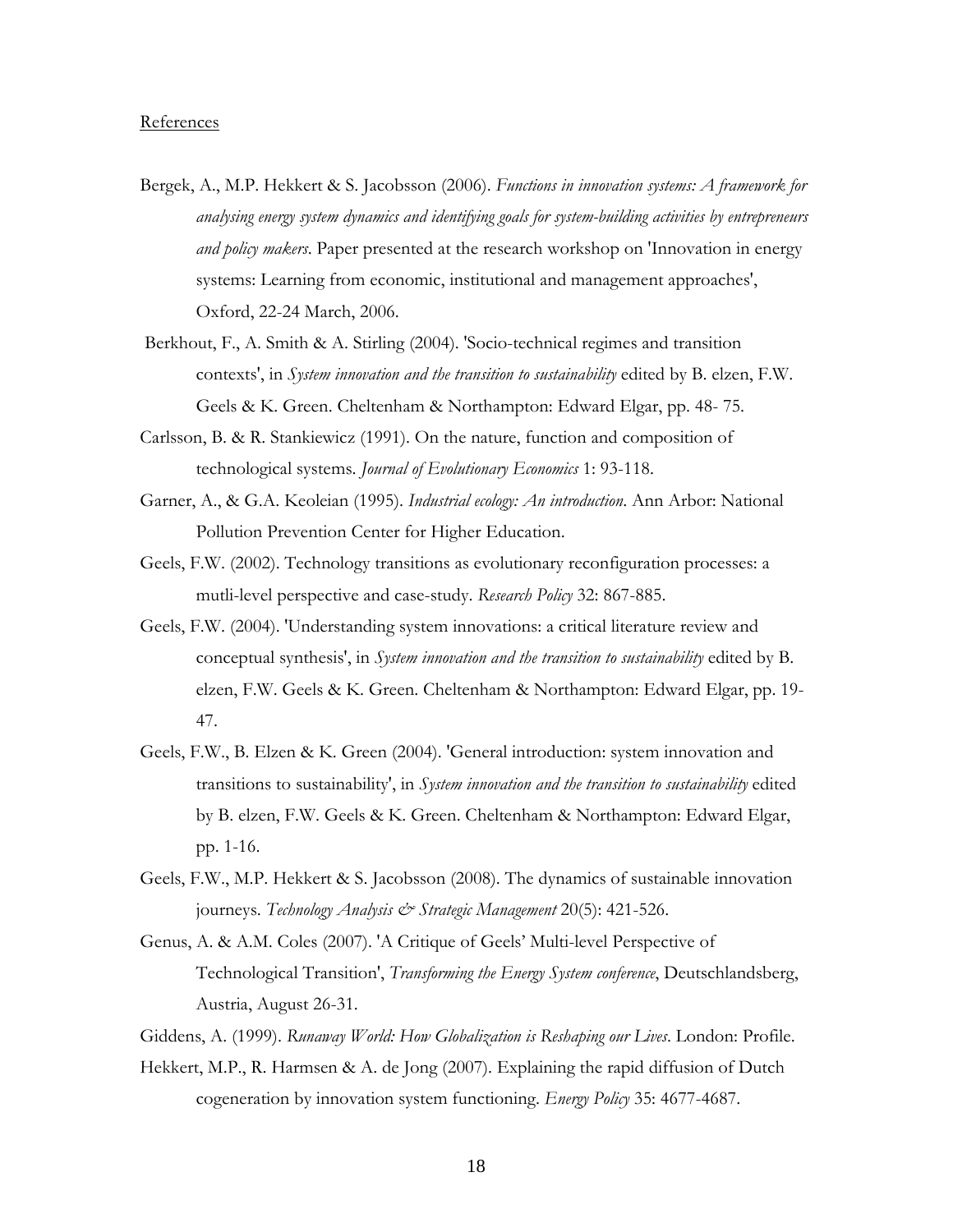- Hekkert, M.P., R. Suurs, S. Negro & S. Kuhlmann (2007). Functions of innovation systems: A new approach for analyzing technological change. Technological Forecasting  $\mathcal{O}^*$ Social Change 74: 413 – 432.
- Hoogma, R., R. Kemp, J. Schot & B. Truffer (2002). Experimenting for sustainable transport: the approach of strategic niche management. London and New York: Taylor & Francis.
- Hughes, T.P. (1983). Networks of power: Electrification in Western society, 1880-1930. Baltimore & London: The John Hopkins University Press.
- Hughes, T.P. (1987). 'The evolution of large technical systems', in The social construction of technological systems: new directions in the sociology and history of technology, edited by W.E. Bijker, T.P. Hughes & T.J. Pinch. Cambridge: MIT Press, pp. 51-82.
- Huitema, D., M. van de Kerkhof & U. Pesch (2007). The nature of the beast. Are citizens' juries deliberative or pluralist? Policy Sciences 40(4), 287-311.
- Johnson, B., & B.A. Lundvall (2000). Promoting innovation systems as a response to the globalising learning system. Contribution to the project Local Productive Clusters and Innovation Systems in Brazil: New industrial and technological policies, June 1, 2000.
- Kemp, R. J. schot & R. Hoogma (1998). Regime shifts through processes of niche formation: the approach of strategic niche management. Technology Analysis & Strategic Management 10(2): 175-195.
- Kemp. R. & J. Rotmans (2004). 'Managing the transition to sustainable mobility', in System innovation and the transition to sustainability edited by B. elzen, F.W. Geels & K. Green. Cheltenham & Northampton: Edward Elgar, pp. 137-167.
- Klein, N. (2001). No Logo. London: Harper Collins.
- Kwa, C., and L. Dresen (1999). De impliciete missie van de integrerende modellen. Paper for the RMNO conference 'Integrerende modellen: brug tussen onderzoek en beleid', Oegstgeest 29, March 1999.
- Markard, J., & B. Truffer (2008). Technological innovation systems and the multi-level perspective: Towards an integrated framework. Research Policy 37: 596-615.
- Mulder, K.F. & M. Knot (2001). PVC plastic: a history of systems development and entrenchment. Technology in Society 23: 265-286.
- Mulder, K.F. (2006). Sustainable Development for Engineers: A Handbook and resource Guide. Sheffield: Greenleaf.